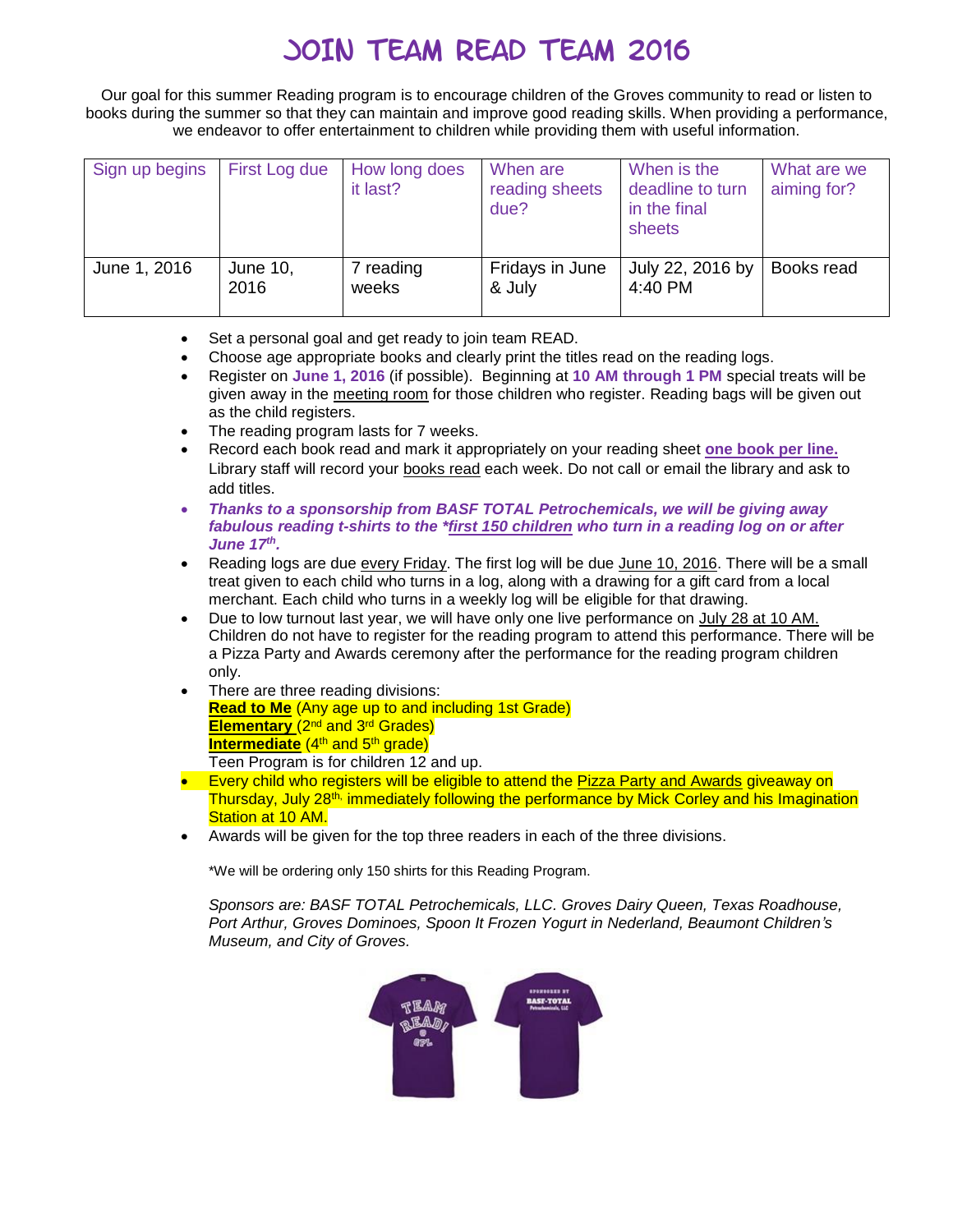## **C. TEEN READING AT THE LIBRARY**

Teens will turn in a brief book report for each book read from June 1-June 26. The drawing for the Teen Reading Program will be July 7, 2015.